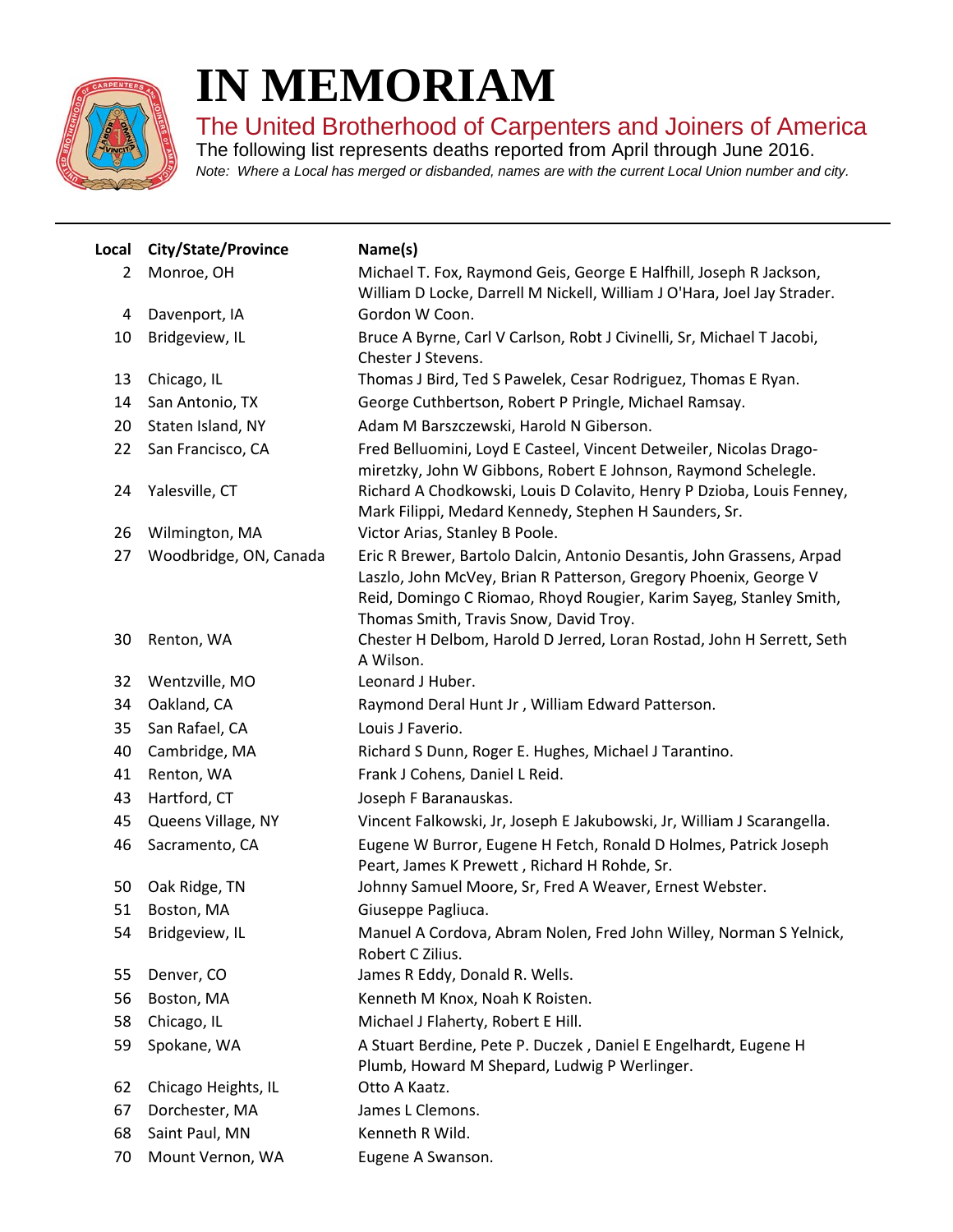| 74  | Hixson, TN                | Eugene U Thomas.                                                                                                                                                                                                   |
|-----|---------------------------|--------------------------------------------------------------------------------------------------------------------------------------------------------------------------------------------------------------------|
| 80  | Elmwood Park, IL          | Russell E Larson, Ned S Leto, Anthony Manning, Lew Wereminskyj.                                                                                                                                                    |
| 81  | Erie, PA                  | Howard C Anderson, Douglas J. Bartlett.                                                                                                                                                                            |
| 82  | Great Falls, MT           | Lee Roy Anderson, Michael J Bishop, Claire A Bolton.                                                                                                                                                               |
| 83  | Lwr Sackville, NS, Canada | Donald R Barkhouse, Alcide T Doucet.                                                                                                                                                                               |
| 84  | Waynesburg, PA            | John R MacLellan.                                                                                                                                                                                                  |
| 92  | St Louis, MO              | Kenneth J Jahnsen, Ralph L Little, Tanner E Morrow.                                                                                                                                                                |
| 93  | Ottawa, ON, Canada        | Olivier Bruneau.                                                                                                                                                                                                   |
| 94  | Warwick, RI               | Manuel S Cabral, Ronald Charves, Manuel Garcia, Charles R Lackey,<br>Bernard J Masse, Patrick J McCormick, Sr, Thomas P Miranda, Anthony<br>J Palombo, Alvin Smiley, Arthur M Vick, Jr.                            |
| 96  | Kennewick, WA             | Douglas A Johnson.                                                                                                                                                                                                 |
| 97  | St Louis, MO              | Frank Dillender, John G Frey, Fred A Immer, Lloyd W Kraft, William F<br>Newlin, Thomas H Ruby, S E Taylor.                                                                                                         |
| 100 | Kentwood, MI              | Larry D Bradfield, Roberto H Chenlo, Lawrence J Oele.                                                                                                                                                              |
| 102 | Livermore, CA             | Boyd J Cain, Richard R Faulconer, Steve W Fox, Ronald E Griger, Pal W<br>Littleton, James E Say, Dave P Shults, Claude E Sigman.                                                                                   |
| 106 | Des Moines, IA            | John R Ballew.                                                                                                                                                                                                     |
| 107 | Worcester, MA             | Leonard E Caplette, Theodore F Goss.                                                                                                                                                                               |
| 108 | Springfield, MA           | John L Belleisle, Charles L Berard, Richard A Roberts.                                                                                                                                                             |
| 110 | St Joseph, MO             | Dale Rasco.                                                                                                                                                                                                        |
| 111 | Methuen, MA               | Daniel J Shannon.                                                                                                                                                                                                  |
| 129 | Lacey, WA                 | Delmar R Aumiller, William G Hogman, Alfred E Kadoun, Richard R<br>Stopsen.                                                                                                                                        |
| 133 | Terre Haute, IN           | F C Whittington.                                                                                                                                                                                                   |
| 134 | Anjou, QC, Canada         | Claude Savoie.                                                                                                                                                                                                     |
| 136 | Monroe, OH                | Clyde L Eldridge, Greg K Griffin, Clarence Kaufman, Wilfred V Ru-<br>schau, James R Schwanengel.                                                                                                                   |
| 142 | Pittsburgh, PA            | Clair L Emeigh.                                                                                                                                                                                                    |
| 150 | Camarillo, CA             | Donovan D Firme, Ciro N Ramirez, Sr.                                                                                                                                                                               |
| 152 | Martinez, CA              | Joaquin Alves, Jesse L Atkison, Clement Cianfichi, Joe V Cornella,<br>Adrain J Farrell, Lester D Newstrom, Richard A Peck.                                                                                         |
| 157 | New York, NY              | John Cirillo, Salvatore Filiano, Seamus Gallagher, Sr, Joseph J Garafalo,<br>John Greany, Jos Anthony Grossi, Robert Iulo, Martin J Laffey, John T<br>McPartlan, James Oreilly, Leslie A Schmitt, Gerard Zampella. |
| 158 | Philadelphia, PA          | Salvatore J Arabia, Rodger Campbell, Joseph A Ciminera, Robert E<br>Foreman, Israel Hauser, Theodore Meeuws.                                                                                                       |
| 164 | Edison, NJ                | Keith E Baer, John Bauder, Edward F Bracken, Jr.                                                                                                                                                                   |
| 165 | McKees Rocks, PA          | Raymond Chas Thomas.                                                                                                                                                                                               |
| 166 | Milan, IL                 | Ryan M Lemaster.                                                                                                                                                                                                   |
| 167 | Bethlehem, PA             | George R DiCiurcio, Brian Scott Frank, R Michael Gist, Carlson T Grif-<br>fin, Howard E Johns, Joe Nathan Phillips, Jr, Donald Reese, Robert W<br>Schnierlein, Jr, Clarence L Swire, .                             |
| 170 | Woodbridge, ON, Canada    | Guy O Gregg, Jr, Virgil Chas Hoyle, James Lawton, James F Moore, Ja-<br>son R Ulrich, Roger W Warren.                                                                                                              |
| 171 | Youngstown, OH            | O Colantone, Jr.                                                                                                                                                                                                   |
| 173 | Edison, NJ                | Jesse P Allen, Donald B Coldiron, Francis Difilippo, Willard Dunfee, Roy<br>P Hougentogler, Richard M Mancini, Eugene M Paoli, Bryan L Passwa-<br>ters, Carmen Verdi, .                                            |
| 174 | Joliet, IL                | Thomas R Allison, Calvin W Bismarck, Andrew J Hegeduis, Gene De-                                                                                                                                                   |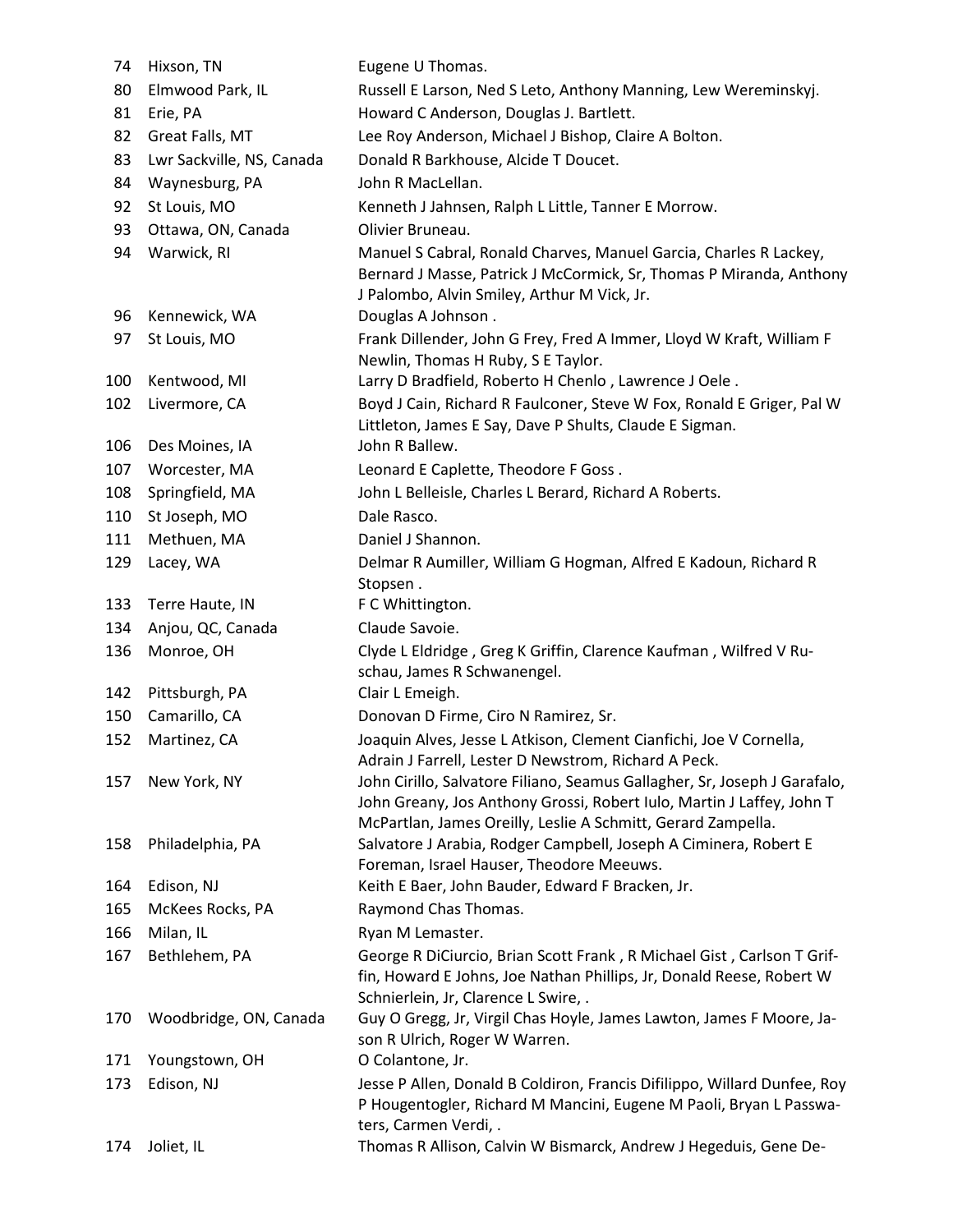|     |                       | wayne Johnson, Homer L Mayfield, Thomas M McCauley, Charles J<br>Michael, Ronald S Rolnik.                                                                                                                         |
|-----|-----------------------|--------------------------------------------------------------------------------------------------------------------------------------------------------------------------------------------------------------------|
| 175 | Louisville, KY        | Gary D Muncy, David M Richardson, Leif Saylor, George Smith.                                                                                                                                                       |
| 179 | Edison, NJ            | Theodore Tannahill, Walter Yeager, Sr.                                                                                                                                                                             |
| 180 | Vallejo, CA           | Julian A Craw, Joseph A Pedrazzini.                                                                                                                                                                                |
| 181 | Elmwood Park, IL      | Samuel E Cortese, Herbert Sorensen.                                                                                                                                                                                |
| 184 | West Jordan, UT       | Robert D Clapp, Harlan E Hamon.                                                                                                                                                                                    |
| 186 | Steubenville, OH      | Robert Dewitt Fair, Donald L Lyons.                                                                                                                                                                                |
| 195 | Ottawa, IL            | George R Mackay, Theodore E Swan.                                                                                                                                                                                  |
| 196 | Fife, WA              | John R Nicklow.                                                                                                                                                                                                    |
| 200 | Columbus, OH          | Ralph S Angles, Charles J Boyle, Dennis L Culp, Leslie Guess, Douglas R<br>Knisley, Clyde Manning, Clarence W Zile, Jr.                                                                                            |
| 201 | Wichita, KS           | Leo M Barr.                                                                                                                                                                                                        |
| 202 | Grayling, MI          | Ernest Ostwald, Jr.                                                                                                                                                                                                |
| 205 | Richmond, VA          | Michael Joseph Byard, Stuart B McGehee, Dennis W Vandivender,<br>David F Wright.                                                                                                                                   |
| 209 | Sylmar, CA            | Giovanni Todaro.                                                                                                                                                                                                   |
| 211 | Pittsburgh, PA        | James R Picard, Albert V Weiss.                                                                                                                                                                                    |
| 214 | Lebanon, PA           | Michael R Oren.                                                                                                                                                                                                    |
| 216 | Fort Smith, AR        | Fred G Morell.                                                                                                                                                                                                     |
| 218 | Medford, MA           | Frank M Grout, Herbert R Skane, Harold Thompson.                                                                                                                                                                   |
| 219 | Framingham, MA        | John C Fretchel, John W Richard, Ernest J Snyder, Jr, Clarence E Wil-<br>son, Henry I Worsham.                                                                                                                     |
| 224 | Evansville, IN        | Fredrick K Lowry, Bennie Thomas Trump.                                                                                                                                                                             |
| 225 | Atlanta, GA           | Chevaz M Fisher, Sr.                                                                                                                                                                                               |
| 230 | Pittsburgh, PA        | John Dudiak, Thomas F Greiner, Theodore Hritsko, John Sedlak, Jr,<br>Richard Strang.                                                                                                                               |
| 232 | Fort Wayne, IN        | Edward N DeLucenay.                                                                                                                                                                                                |
| 237 | East Peoria, IL       | Carroll E Devore, John Leroy Diegel, Ben Jacobson, Sam D Roecker,<br>Floyd L Stees.                                                                                                                                |
| 243 | Champaign, IL         | Jason E Hazzard, Dean M Smith.                                                                                                                                                                                     |
| 249 | Kingston, ON, Canada  | Robert J Black.                                                                                                                                                                                                    |
| 250 | Des Plaines, IL       | Alton W Amundson, Marvin L Bachler, Terrill S Banser, Ronald S Hen-<br>drickson, John R Horcher, John A Martz, George E McGillivray, Sr, Phil-<br>lip E Mowrer, James W Smith.                                     |
| 252 | Edison, NJ            | James Holton, John Howard, III, Marcus A Scroggins.                                                                                                                                                                |
| 253 | Hackensack, NJ        | Anthony Bellofatto, Raymond J Connelly, William A Vreeland, Jr.                                                                                                                                                    |
| 254 | Edison, NJ            | Paul Hranj, Marco P Tedesco.                                                                                                                                                                                       |
| 256 | Savannah, GA          | James Earl Joiner.                                                                                                                                                                                                 |
| 264 | Pewaukee, WI          | Arden R Berger, Thomas W Carney, Glenn Frank, Clarence M Skroch,<br>John Tackes, Raymond L Webster.                                                                                                                |
| 270 | Springfield, IL       | David C Adkins, Paul Eugene Kuchar.                                                                                                                                                                                |
| 271 | Eugene, OR            | Herbert G Duncan, Randy L Schaffner.                                                                                                                                                                               |
| 272 | Chicago Heights, IL   | John M Besterfield, John P Birmingham, Joseph J Kavis, Robert A Kelly.                                                                                                                                             |
| 276 | Cheektowaga, NY       | Jack Granata, Harold Roger Howe.                                                                                                                                                                                   |
| 277 | Binghamton, NY        | Nunzio Caruso, Wellington R Doane, Joseph Kupiec.                                                                                                                                                                  |
| 279 | Hopewell Junction, NY | Vincent Bevilacqua, Joseph M Cioffi, Remo Delaurentis, Julian Duran,<br>Roger S Eidsmore, George E Partelow, Roger W Peterson, Jr, Jacob<br>Martin Ruef, Joseph Soltysiak, Curtis J Sonnenschien, Edward F Worzel. |
|     |                       |                                                                                                                                                                                                                    |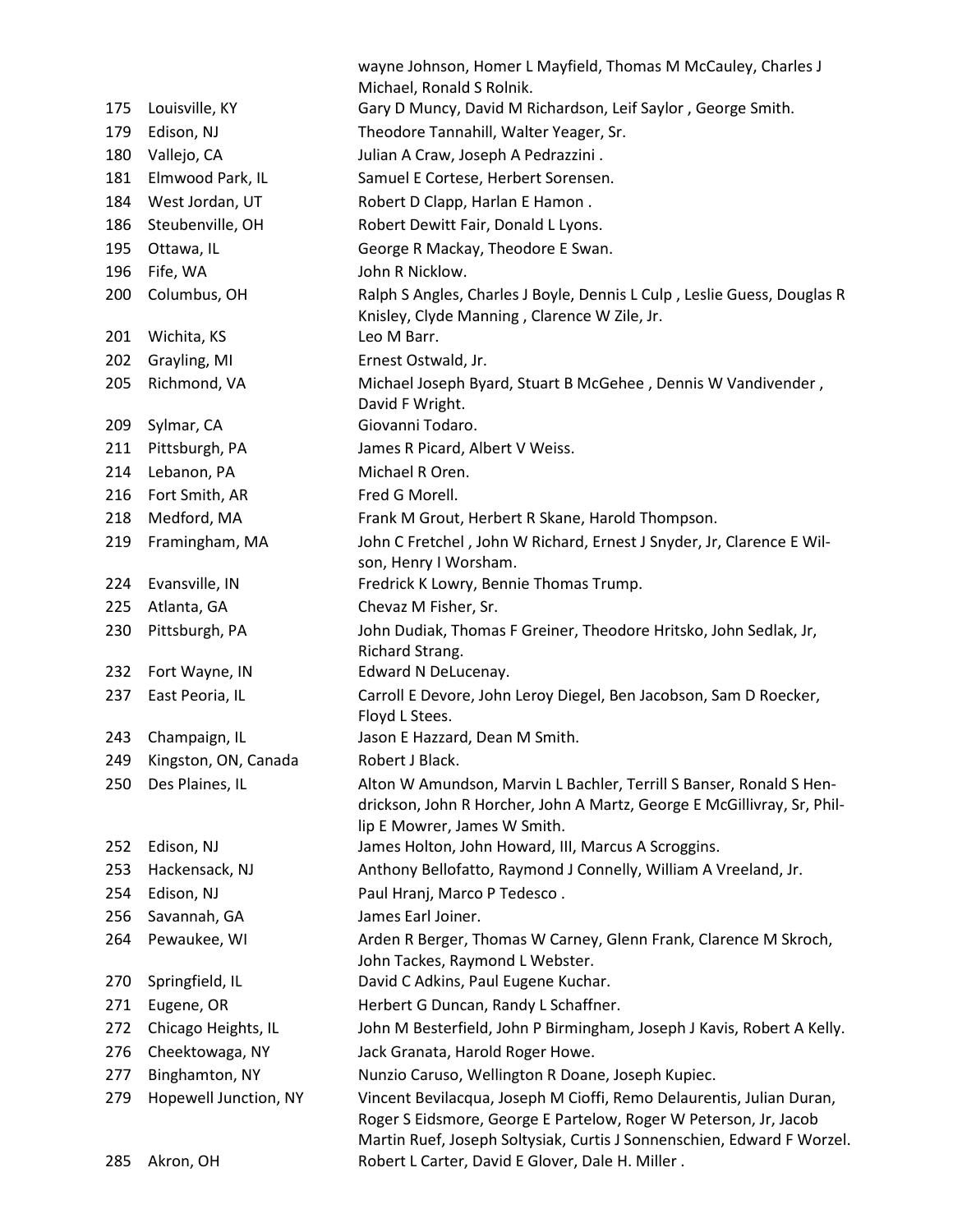| 290 | Hauppauge, NY         | Rolf Braaten, Jr, Frank T Canepa, Fernando Dasilva, Michael Dem-<br>ichele, Brian W Dowling, Anthony A Ervolino, Gerard Ferrara, Orville W<br>Hawes, John Mischenko, Jr, Thomas C. Pryor. |
|-----|-----------------------|-------------------------------------------------------------------------------------------------------------------------------------------------------------------------------------------|
| 291 | Albany, NY            | John F Clemens, James G Deragon, Michael L Gibbons, Charles E Hoff-<br>man, Adrien D Jessie, Andrew F Macica, Donald R Munger, Herman W                                                   |
| 301 | Indianapolis, IN      | Seibert, Charles F Stemp, Loren D Ward.<br>Dale D Gee.                                                                                                                                    |
| 308 | Cedar Rapids, IA      | Richard H Allsup, Dennis Robt Deklotz.                                                                                                                                                    |
| 311 | Joplin, MO            | Leon W Barnes.                                                                                                                                                                            |
| 314 | Madison, WI           | Henry C Brennan.                                                                                                                                                                          |
| 315 | Kansas City, MO       | James B Edwards, Alvin J Fisher, Jeromy Curtis Follette, Phillip T Hal-                                                                                                                   |
|     |                       | sey, Sim V Linn, Jr, George E Meyer, Leon Miller, Raymond F Pierron.                                                                                                                      |
| 318 | Pelham, AL            | David Monrell Fisher, Warren T. Mays, Ray L Williams.                                                                                                                                     |
| 322 | Saint Paul, MN        | Ralph Joy, Douglas B Kissick, David C Mann, Charles J Nelson, Dennis C<br>Shutt, David L Thingelstad, Chris D Toft, Douglas F Widmer.                                                     |
| 343 | Winnipeg, MB, Canada  | Gerardo Martin.                                                                                                                                                                           |
| 344 | Pewaukee, WI          | Horace Becherer, Thomas J Bryant, William D Dams, Roland W Ode,<br>Joe Robert Paun.                                                                                                       |
| 345 | Cordova, TN           | W L Blankenship.                                                                                                                                                                          |
| 351 | Rossford, OH          | Bernard C Boulis.                                                                                                                                                                         |
| 356 | Marietta, OH          | Mark A Stoke.                                                                                                                                                                             |
| 357 | Paducah, KY           | Chris G Bridges, Billy D Hastings, David E Poole.                                                                                                                                         |
| 361 | Hermantown, MN        | Paul J Anderson, Clarence R Brown, David R Kunz, Scott T Pearson.                                                                                                                         |
| 363 | Lisle, IL             | Robert G Schrauth.                                                                                                                                                                        |
| 397 | Port Hope, ON, Canada | Helmut J. Dustler, Russell F. Langford.                                                                                                                                                   |
| 405 | San Jose, CA          | Jack S Aiello, Karl M Bautch, Artemio G Flores, John A Jupe, George K<br>Matsuba, Billy G Pate, Albert K Rodriguez, Lupe R Tinoco, Lynn Van<br>Aman.                                      |
| 407 | Albuquerque, NM       | Joe P Gallegos, John F Otero.                                                                                                                                                             |
| 409 | Los Angeles, CA       | Louis Medina, Paul Melnik, Niels R Pedersen.                                                                                                                                              |
| 427 | Papillion, NE         | Richard A Milner.                                                                                                                                                                         |
| 434 | Chicago Heights, IL   | Harry Nelson, Ray Vincent Setlak, Edward A Swider.                                                                                                                                        |
| 435 | Cleveland, OH         | John Carey, Dennis Alan Dearwater, Eugene A. Giglio, Ervin M Hersh-                                                                                                                       |
|     |                       | berger, John Kuller, Lawrence Lehoty, Theodore Maleski, Terence Jas<br>Mcentee, Fred C Rote, Wm Robert Watkins, James J Weisheit, Carl Wil-<br>liams.                                     |
| 437 | Portsmouth, OH        | Derek Adkins, P E Justice, John M Reed.                                                                                                                                                   |
| 472 | Grayson, KY           | Larry A Bays, Curtis Ray Hanshaw, Wilbur Lewis.                                                                                                                                           |
| 475 | Framingham, MA        | Russell L Benjamin, Jr, Fred Niederberger, Jr.                                                                                                                                            |
| 494 | Tecumseh, ON, Canada  | Aldo Dandrea.                                                                                                                                                                             |
| 496 | Bradley, IL           | Douglas A Turrell.                                                                                                                                                                        |
| 505 | Aptos, CA             | Jack Bothwell, James P Durkin, Jack P English, Charles J Lafollette,                                                                                                                      |
|     |                       | Guadalupe M Olvera, Thomas Rattie, Joseph R Schmidt.                                                                                                                                      |
| 525 | Kalamazoo, MI         | Elmer J Harn, Jr, Fred Martin, Richard Paulson, Jason Winfield.                                                                                                                           |
| 548 | St. Paul, MN          | Dustin J Stebbins.                                                                                                                                                                        |
| 551 | Houston, TX           | Juan Anto Martin-Del Campo, John Melvin Phipps, John D Wallace, Jr.                                                                                                                       |
| 558 | Lisle, IL             | Don L Brown, Raymond C Leadman, Javier Macias, David E Prusa.                                                                                                                             |
| 578 | Lisle, IL             | David Ian Connolly.                                                                                                                                                                       |
| 579 | Paradise, NL, Canada  | Harold T Burton, Victor Hiscock, Wayne Lush, Azariah Peddle, Robert<br>M Piercey, George Pride, Walter C Reid.                                                                            |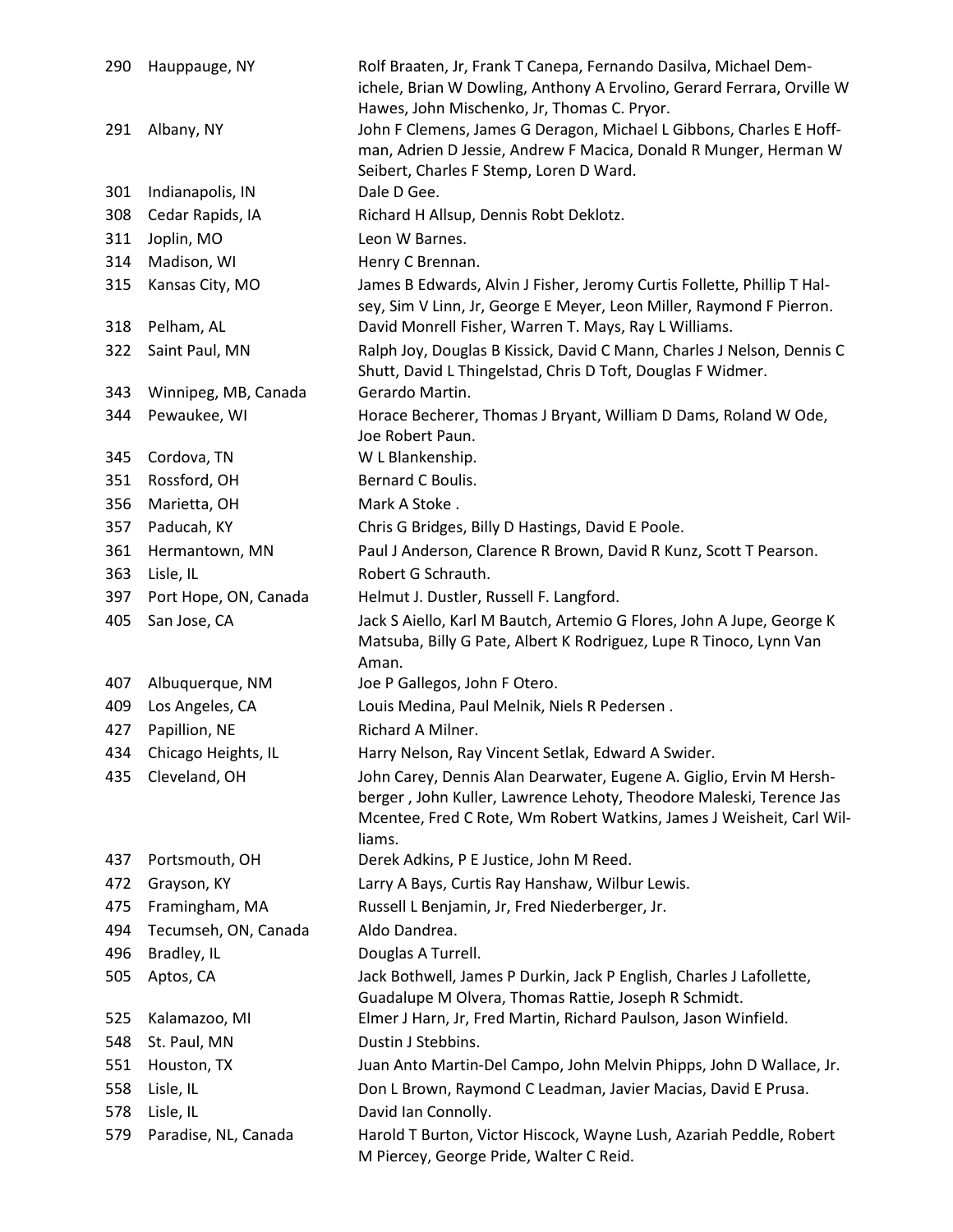| 605        | Marina, CA                | Elzie Frank Logue, William Reynolds.                                                                                                                                                                                                                                                                                                                                                    |
|------------|---------------------------|-----------------------------------------------------------------------------------------------------------------------------------------------------------------------------------------------------------------------------------------------------------------------------------------------------------------------------------------------------------------------------------------|
| 606        | Virginia, MN              | John C Harju.                                                                                                                                                                                                                                                                                                                                                                           |
| 615        | Kokomo, IN                | William R Kindig.                                                                                                                                                                                                                                                                                                                                                                       |
| 630        | Long Beach, CA            | Erling Boeck, Carlos A Torres, Timothy A Ward.                                                                                                                                                                                                                                                                                                                                          |
| 645        | Scranton, PA              | Wesley Castner, Charles Haber, David Allen Miller, Joseph A Wondolo-<br>ski.                                                                                                                                                                                                                                                                                                            |
| 664        | Wood River, IL            | Jerome J Boeser, Brian Keith Merwin.                                                                                                                                                                                                                                                                                                                                                    |
| 665        | Amarillo, TX              | Lester W Vandiver, Jr.                                                                                                                                                                                                                                                                                                                                                                  |
| 675        | Woodbridge, ON, Canada    | Timothy F Bickle, Fred Schweizer.                                                                                                                                                                                                                                                                                                                                                       |
| 687        | Warren, MI                | Thomas Beaman, Thomas R Bell, Roman M Bergier, Joseph James<br>Brodel, Barry P Diehl, Leo C Dunsmore, Timothy A Kelley, Thomas W<br>King, Thomas L Klump, Dennis L Ladner, Joseph Laurenovics, Stanley<br>Lupenski, TJ Marshall, Gerald X Pauzus, Donald Edward Perry, Theo-<br>dore A Petz, Leon Paul Rivard, Sylvester Shults, Louis C Siembor, James<br>E Vandawaker, David M Zajac. |
| 690        | Russellville, AR          | Thomas H Hazel.                                                                                                                                                                                                                                                                                                                                                                         |
| 701<br>706 | Fresno, CA<br>Saginaw, MI | Edward Brajkovich, Robert G Bryan, Nicholas W Gonchoroff, Don S<br>Nicholson, William Kent Nutt, Edward L Schafer, Steven Wm Suhovy,<br>Ollie Touchstone, Jr.<br>Raymond J Martin.                                                                                                                                                                                                      |
| 713        | Hayward, CA               | Karl F Barrett, Eduardo Cervantes, Joseph F Collins, Juan R Gonzales,                                                                                                                                                                                                                                                                                                                   |
|            |                           | Richard H Gourley, Cletus I Gravette, Edward Hammermaster, Wesley<br>J Herseth, Don Jacobs, George Jordanou, Desmoine Joseph, Manuel<br>Mitchell, Dick W Moore, William Brian Page, Emilio R Rodriguez, Hiram<br>Watters.                                                                                                                                                               |
| 715        | Cranford, NJ              | John A Dietz.                                                                                                                                                                                                                                                                                                                                                                           |
| 716        | St Louis, MO              | Merl E Hollandsworth.                                                                                                                                                                                                                                                                                                                                                                   |
| 721        | Whittier, CA              | Julian F Chavez, Jean H Kamimura, Alex Muresan, Frank Spina, Michael<br>Sycz.                                                                                                                                                                                                                                                                                                           |
| 731        | Sheboygan, WI             | Victor Remiker.                                                                                                                                                                                                                                                                                                                                                                         |
| 740        | Woodhaven, NY             | George V Desimone.                                                                                                                                                                                                                                                                                                                                                                      |
| 744        | Bellevue, OH              | Robert J. Holman.                                                                                                                                                                                                                                                                                                                                                                       |
| 745        | Honolulu, HI              | Christopher C Allen, Robert N Arinaga, Toshihiko Asakawa, Cenon Q<br>Ballera, Elgen K Fujimoto, Yoshimi Fujiwara, Roy H Higa, Francis T Hi-<br>guchi, Barney B Ikehara, Robert S Kozuki, Moritada Maeshiro, Shi-<br>genobu Nagafuchi, Larry E Shamblin, Sr, Hideo Shimabukuro, Sadao<br>Tamura.                                                                                         |
| 746        | Honolulu, HI              | Louis M Calimpong, Damon T Hanzawa.                                                                                                                                                                                                                                                                                                                                                     |
| 751        | Santa Rosa, CA            | Clyde A Broyles, E C Julian, Martin J Pozzi, Raymond A Trimmer, Jr.                                                                                                                                                                                                                                                                                                                     |
| 759        | Kittanning, PA            | Robert L Hetrick, John R Noel.                                                                                                                                                                                                                                                                                                                                                          |
| 777        | Harrisonville, MO         | John C Tuckwiller.                                                                                                                                                                                                                                                                                                                                                                      |
| 785        | Cambridge, ON, Canada     | Peter F Barnes, Ian Fraser, Robert William Mercer.                                                                                                                                                                                                                                                                                                                                      |
| 792        | Rockford, IL              | Richard W Brown, Richard E Cushman, George E Holets, Joseph S<br>Luter, Gerald E McClellan, Donald L Walker.                                                                                                                                                                                                                                                                            |
| 803        | Buena Park, CA            | Willard W Massey.                                                                                                                                                                                                                                                                                                                                                                       |
| 804        | Rothschild, WI            | Frank L Jelinski.                                                                                                                                                                                                                                                                                                                                                                       |
| 808        | Idaho Falls, ID           | James Charles Frew.                                                                                                                                                                                                                                                                                                                                                                     |
| 839        | Hoffman Estates, IL       | Richard M Spears, Stephen M Stefanik, Otis Dee Wolford.                                                                                                                                                                                                                                                                                                                                 |
| 899        | Parkersburg, WV           | John Harvey Berry.                                                                                                                                                                                                                                                                                                                                                                      |
| 916        | Lisle, IL                 | Duwayne H Hanson, Gary A Simons, Orville Stoddard, Roger Glenn                                                                                                                                                                                                                                                                                                                          |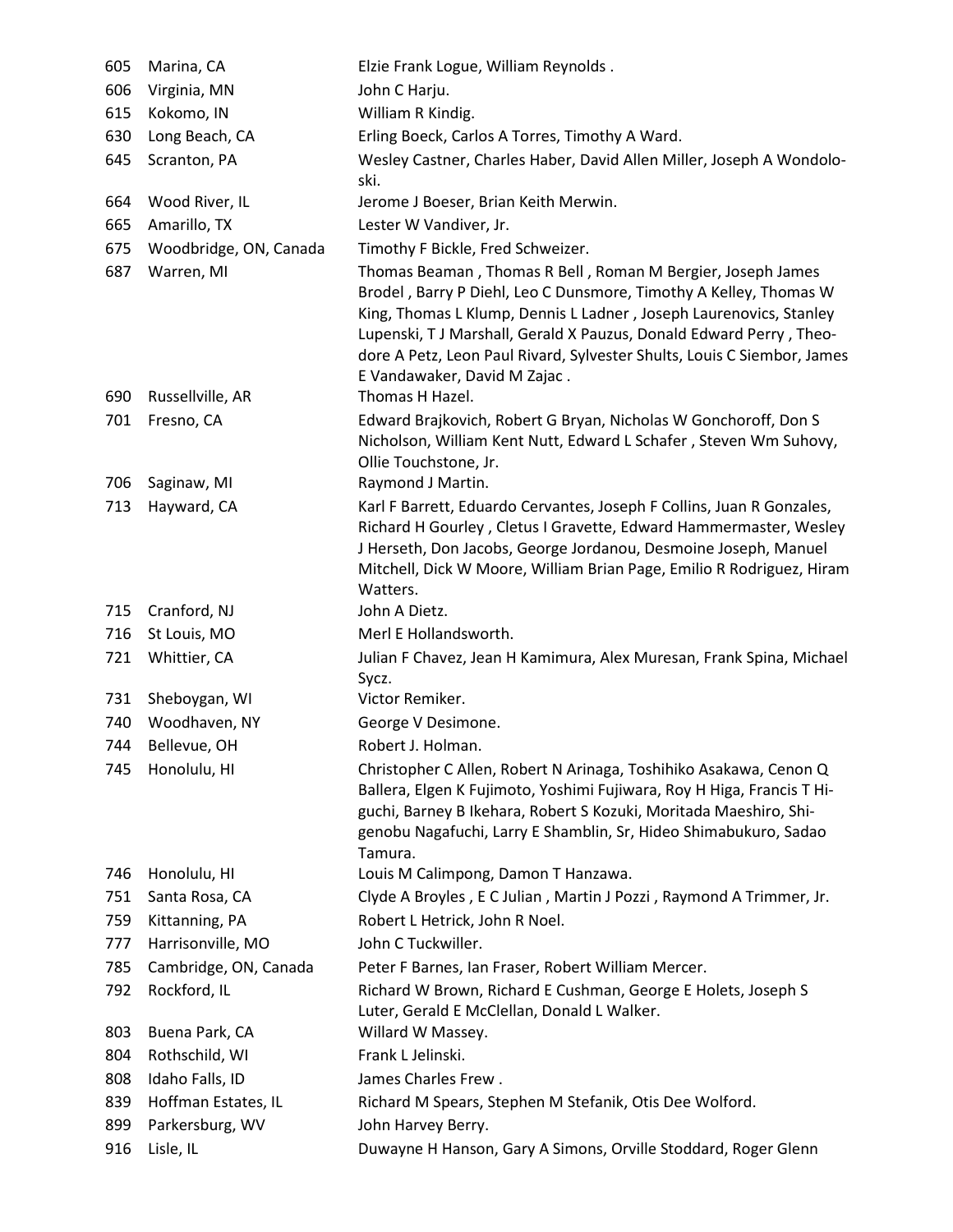|      |                           | Turnbough.                                                                                |
|------|---------------------------|-------------------------------------------------------------------------------------------|
| 918  | Manhattan, KS             | Norbert H Laue, Larry L Timm.                                                             |
| 922  | Wampum, PA                | William K Freed, Albert P Kermiet, William P Wesche.                                      |
| 926  | Brooklyn, NY              | Arthur Larsen, Frank P Maltese, John D McHugh, Richard A Muller,                          |
|      |                           | John Nilsen, Salvatore Vitale.                                                            |
| 944  | Ontario, CA               | Glen E Bartz, Alvin P Bruins, Chas B Duncan, Martin J Jennings, Steve                     |
|      |                           | D Martinez, Vincent Vanvaler.                                                             |
| 947  | Munson, PA                | Jack P Marshall.                                                                          |
| 950  | Ashville, PA              | Cecil L Conklin, Richard Lee Keller, Sherman K Weaver.                                    |
| 955  | Kaukauna, WI              | Nathan L Young.                                                                           |
| 971  | Reno, NV                  | John Randy Howat, Matthew J Muhilly, Ted M Sharp, Michael Alexan-                         |
| 978  | Springfield, MO           | der Szczypiorski.<br>Cody Dampier, Steven Phillip Hogan.                                  |
| 1000 | Tampa, FL                 | Allen Wayne Addington.                                                                    |
| 1004 | Lansing, MI               | David Abood.                                                                              |
| 1005 | Hobart, IN                | Fred P Fox.                                                                               |
| 1007 | Niagara Falls, ON, Canada | Kevin Pat Doherty.                                                                        |
| 1009 | Paradise, NL, Canada      | Barry R Williams, Sr.                                                                     |
| 1021 | Saskatoon, SK, Canada     | Carman C Tomsha, Morgan W Wowchuk.                                                        |
| 1024 | Cumberland, MD            | M C Strite, Jr.                                                                           |
| 1027 | Lisle, IL                 | Joseph Marschall, Robert E Scupin, Walter Sobczewski.                                     |
| 1045 | Warren, MI                | Thomas W Krycian, James Thomas Schaffer, George H Weertz, Jr.                             |
| 1056 | Kaukauna, WI              | Alfred R Glish, Donald E Swensen.                                                         |
| 1074 | Eau Claire, WI            | Mark R Hanson, Lyle Laverne Olson.                                                        |
| 1076 | Greenwood, IN             | James L Adkins, Robt J Chamberlain, George R Elam, Richard K Ortman                       |
|      |                           | , Danny C Williams.                                                                       |
| 1090 | Akron, OH                 | Howard Kandrin, Harmon M Myerholtz, Victor E Saunier.                                     |
| 1091 | Bismarck, ND              | Norman G Anvik.                                                                           |
| 1102 | Warren, MI                | Richard D Armstrong, Michael T. Brussow, John Jedinak, Jr, Benhardt A                     |
|      |                           | Neilsen, Anthony J Sassin, Jackie Woods.                                                  |
| 1121 | Framingham, MA            | Michael R Jenness.                                                                        |
| 1146 | Green Bay, WI             | Terry L Bosman, August C Devillers.                                                       |
| 1155 | Columbus, IN              | Dillon L Crawford.                                                                        |
| 1160 | Pittsburgh, PA            | Lawrence J Elmen, David James Sonita.                                                     |
| 1163 | Syracuse, NY              | Michael Larry Rose.                                                                       |
| 1185 | Lisle, IL                 | Michael J Fabrizi, George A Hambach, Gregory Huculak, Richard Leo,<br>Anthony H Pongetti. |
| 1192 | Birmingham, AL            | James Adams, Wesley E Marshall.                                                           |
| 1207 | Charleston, WV            | David Eugene Morton.                                                                      |
| 1234 | Warren, MI                | Gerald E Ferweda.                                                                         |
| 1243 | Fairbanks, AK             | Maurice F Shea.                                                                           |
| 1256 | Sarnia, ON, Canada        | John Dennis, Abilio Ortins, Irineu Picanco.                                               |
| 1260 | Iowa City, IA             | Kevin Montgomery Hook.                                                                    |
| 1266 | Austin, TX                | James B Clements, Alton Lee Moore.                                                        |
| 1281 | Anchorage, AK             | Theodore Thos Givens, Paul J Hammon.                                                      |
| 1305 | Fall River, MA            | Gerard J Lovell.                                                                          |
| 1310 | St Louis, MO              | Gregory Bennett, Kenneth Buddemeyer, Edward E Meyer, Thomas W<br>Oday, Marion L Wallace.  |
| 1325 | Edmonton, AB, Canada      | John F Cowan, William Sheldon Dool, Charles B Duncan, Seymour                             |
|      |                           |                                                                                           |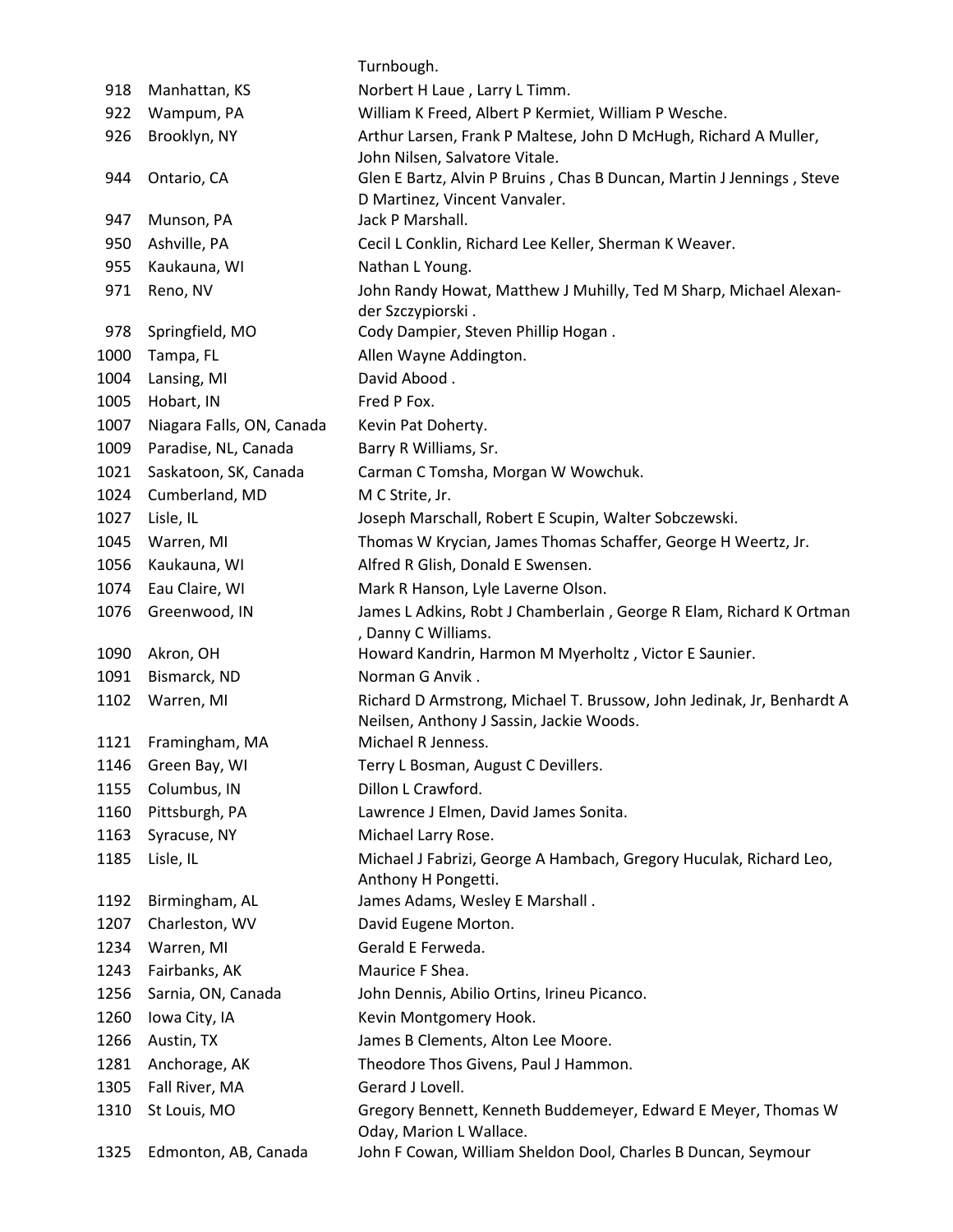|      |                         | Hynes, Blair Edwin MacAulay, Ronald G MacIntyre, Paul J McDermid,<br>Carson Neil, Dragomir Ozegovic, Walter Y Raedeke, Ryan R Ross, Ben-<br>jamin Tooth. |
|------|-------------------------|----------------------------------------------------------------------------------------------------------------------------------------------------------|
| 1348 | Virginia, MN            | Gerald Y Connell.                                                                                                                                        |
| 1386 | Fredericton, NB, Canada | Royce Arnold Dalling, Cyrille Hebert.                                                                                                                    |
| 1419 | Tirehill, PA            | Kenneth L Hagerich, Gerald R Hall.                                                                                                                       |
| 1445 | Topeka, KS              | Donald James DeForest, William Ralph Thompson.                                                                                                           |
| 1460 | Edmonton, AB, Canada    | Timothy Fleury, Raymond A Tynan, Frederick John Wessley.                                                                                                 |
| 1485 | Hobart, IN              | Alvin Jordan.                                                                                                                                            |
| 1503 | Oregon City, OR         | Timothy M Atwood, John L Burks, Ervin F Flick, Jimmie M Shattuck.                                                                                        |
| 1510 | Escanaba, MI            | Thomas W Robison.                                                                                                                                        |
| 1515 | Winnipeg, MB, Canada    | Horst Lang.                                                                                                                                              |
| 1521 | Algoma, WI              | Melvin E Kroening, Dean A. Meister.                                                                                                                      |
| 1539 | Des Plaines, IL         | Robert D Babin, Jack Budkowski, John F Jarger, Ernst Rook, John Szado.                                                                                   |
| 1541 | Delta, BC, Canada       | Grant H Hampton.                                                                                                                                         |
| 1553 | Hawthorne, CA           | Barbara A Cannon.                                                                                                                                        |
| 1554 | Nashville, TN           | Stewart Edward Joyner.                                                                                                                                   |
| 1556 | New York, NY            | Kenneth Aanonsen, Mario Apena, Kenneth Eriksen, Andrew M Milot,                                                                                          |
|      |                         | John Nersten, Jr, Arvin O Nilsen.                                                                                                                        |
| 1588 | Sydney, NS, Canada      | J Eugene Samson.                                                                                                                                         |
| 1592 | Sarnia, ON, Canada      | Harve Wm Fraser, James A. Robb, Dave Thomas.                                                                                                             |
| 1596 | St Louis, MO            | Edward S Wilson.                                                                                                                                         |
| 1598 | Victoria, BC, Canada    | Edward Weir Caldwell.                                                                                                                                    |
| 1599 | Redding, CA             | Wallace H Blom, Robert E Dunlap, Oleh Shtykalo.                                                                                                          |
| 1607 | Whittier, CA            | Timothy C Duff.                                                                                                                                          |
| 1669 | Thunder Bay, ON, Canada | Dennis F Bonnett.                                                                                                                                        |
| 1693 | Lisle, IL               | Robert J Olson, Gerald A Ruder.                                                                                                                          |
| 1755 | Parkersburg, WV         | Aaron Kent Gibson, Ottie Metz.                                                                                                                           |
| 1780 | Las Vegas, NV           | David C Olsen.                                                                                                                                           |
| 1789 | South Lake Tahoe, CA    | Paul Seldon Floyd, David M Flynn.                                                                                                                        |
| 1800 | Arroyo Grande, CA       | Richard A Levingston.                                                                                                                                    |
| 1809 | Oakland Park, FL        | Eusebio R Martinez, Walter N Palhegyi.                                                                                                                   |
| 1839 | Pacific, MO             | Carl I Hirschvogel, Howard A Rohlfing.                                                                                                                   |
| 1846 | Metairie, LA            | Lionel J Blanks, Dominick S Lamandre, Felix Simoneaux, Jr., Walter E                                                                                     |
|      |                         | Tamor.                                                                                                                                                   |
| 1847 | St. Paul, MN            | Nicholas P Petrick, Michael Owen Stone, Ronald E Thomas.                                                                                                 |
| 1889 | Lisle, IL               | Lyle C Allison, Eduardo Cardenas, Richard Kuchera.                                                                                                       |
| 1912 | Phoenix, AZ             | Steve F Holescko, Domonic Pezzopane, Jr.                                                                                                                 |
| 1946 | London, ON, Canada      | Peter T Hollingshead, Larry D. Smith.                                                                                                                    |
| 1977 | Las Vegas, NV           | Kris Paul Alofaituli, Louis G Kotta, Maurice Mathis, Jr, Rolland F Spath.                                                                                |
| 1985 | Saskatoon, SK, Canada   | Walter H Dreger, Friedrich Gruber, Darcy M Johnson, Arnold G Rich-<br>ardson.                                                                            |
| 1996 | Portland, ME            | Jeffrey F Barrows, Robert N Dolloff.                                                                                                                     |
| 2087 | Lisle, IL               | Lionel T Degrand, B J Klapperich.                                                                                                                        |
| 2103 | Calgary, AB, Canada     | Brian A Pettigrew.                                                                                                                                       |
| 2158 | Bettendorf, IA          | James G Marker, Edward George Robinson, Gerald W Smith.                                                                                                  |
| 2168 | Boston, MA              | Carlos C. Pacheco.                                                                                                                                       |
| 2182 | Anjou, QC, Canada       | Michel Brassard.                                                                                                                                         |
|      |                         |                                                                                                                                                          |